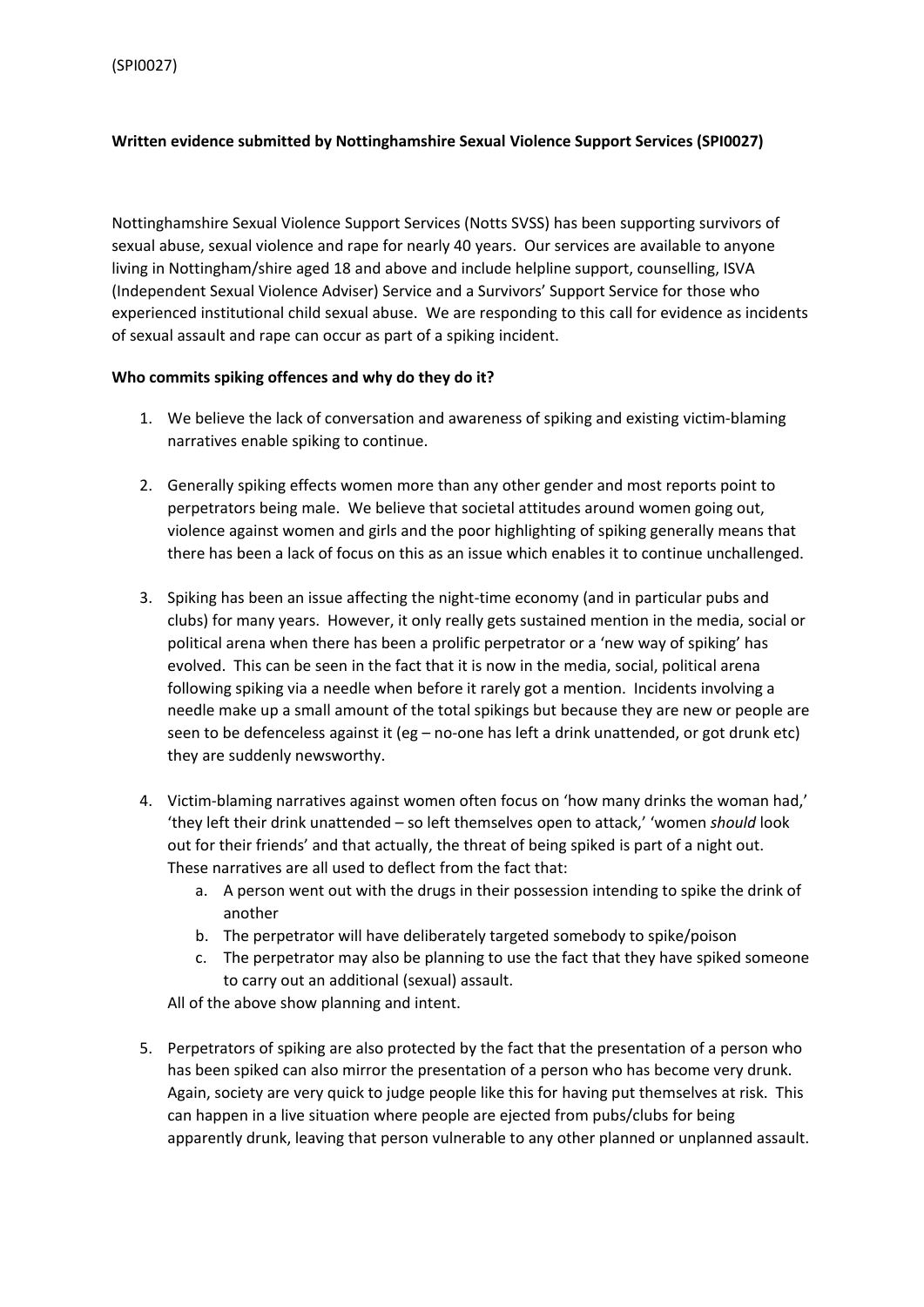6. We know that males can also be victims of spiking, as can members of the LGBTQ+ community. This is rarely acknowledged and this can also make it more difficult for those survivors to come forward and seek justice and support.

#### **HOW SPIKING SHOULD BE PREVENTED AND ADDRESSED**

# **How effective is partnership working between the police and others (such as local authorities, the health service, night-time industries, universities and third sector organisations) in safeguarding potential and actual victims of spiking?**

- 7. Partnership working between the police and other organisations such as universities, venues, health and support organisations can be really beneficial, as it can help survivors and their representative bodies feel heard and understood. It can help address assumptions that groups/organisations might have of each other and remove barriers that might stop a person seeking support.
- 8. Partnership working can help groups work together to share knowledge and information, for example around gaps in service or situations and areas where incidents are more likely to happen. Partners can then put in place measures that might then prevent spiking incidents from occurring and help a person to access early support. These might be CCTV in quiet or dark areas in venues, welfare teams and welfare spaces, direct and coordinated access to the police, health or support services.
- 9. It is important that services work together in a way that is proactive and not reactive. Where spiking can also lead to additional assaults (including rape) it must be considered within its wider context. In Nottingham we have the Nottingham Sexual Violence Action Network (SVAN) known outwardly as the Consent Coalition. This is made up of many different organisations all working together to raise awareness on consent, prevent sexual violence and ensure that the experience for survivors following an incident is the best it can be. Additionally, the SVAN/Consent Coalition create messaging and resources around consent and where to get support, which is safe, responsible and free for all to use. The work of the SVAN/Consent Coalition helps to keep consent on the local social agenda, enables organisations to work together on related work and helps us to respond to issues more quickly when they occur.

# **How effective are the measures used to prevent spiking, including the advice and guidance that is used to train, educate and support those involved in handling this type of crime (such as police officers, nightclub security staff and A&E staff)?**

- 10. Our experience is that this can be different depending on the person handling the crime within their own area, and probably between different areas of the country.
- 11. In Nottingham venues who are signed up to Nottingham BID are being invited to take part in Safer Women at Night training to help them better respond to women who have been affected by spiking, and look at measures they can undertake to help prevent such incidents occurring. We would like to see training undertaken by all venues across the country to help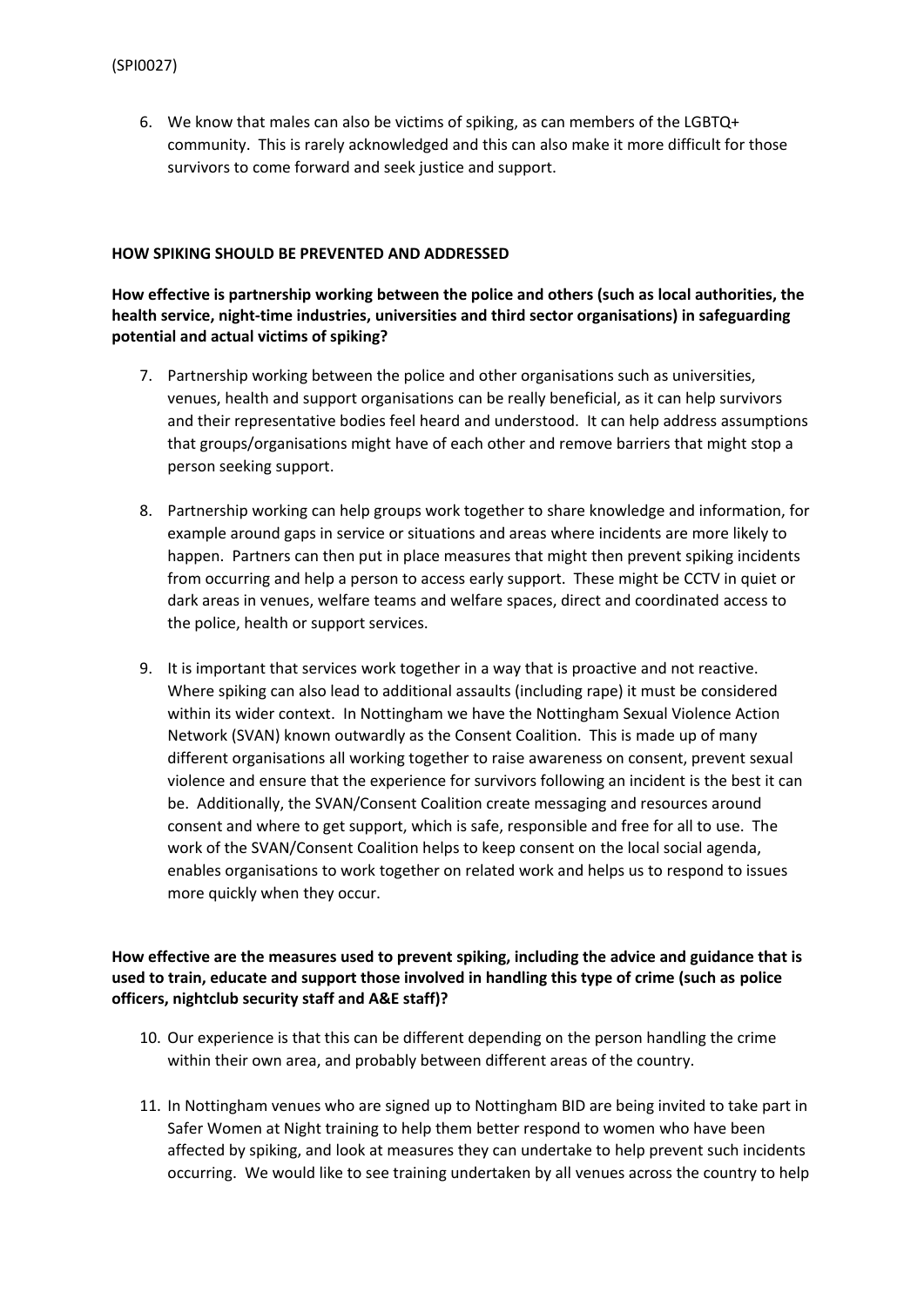ensure that staff are aware of issues that could affect the safety of their patrons and know how to respond. Venues should seek Best Bar None accreditation.

- 12. As an organisation we often see posts on social media advertising 'Ask for Angela,' which enables a person to ask for help if they feel threatened or in a difficult situation on a night out. However coverage under these schemes is patchy. We would like to see schemes such as 'Ask for Angela' available across the UK. This would help to deliver the message that people should expect to be safe in the night-time economy and that there are measures in place to ensure this, making spiking less socially acceptable as a result.
- 13. Venues should look to have clearly identifiable welfare spaces and trained welfare staff on site. It is important that staff are trained in basic first aid and know where to refer people should there be an incident/suspected incident, including local Accident and Emergency (A&E), Sexual Assault Referral Centres (SARCS) and/or the police.
- 14. It is not acceptable that venues are able to routinely eject people who appear very drunk as this leave them vulnerable to assault. Venues should have a duty of care to their patrons. Some university students' unions offer 'safer taxi schemes' to help get students home safe where they have lost their taxi fares. The students then pay back funds to the student's union at a later date.
- 15. All security staff should be trained and registered and wear body cameras that are switched on. This should be a minimum requirement.
- 16. We know that generally, where incidents of sexual violence have occurred, Specially Trained Officers will attend in the first instance. People who have experienced spiking are often very vulnerable and can have also been subjected to additional assaults. We believe that all police officers working in the night time economy should have received extra training around spiking to ensure that they respond in a way that is aware of the effects that such drugs can have on a person, will focus on their safety and can undertake early evidence collection if this is appropriate and the victim-survivor consents.
- 17. From a first aid/medical aid point of view there can be some difficulty in deciding where it is best for a person to attend. Where a person has been spiked, they might not realise that they have been subjected to an additional assault. Where a person presents at A&E and it is thought that they may have been spiked, having a specially trained, trauma-informed member of staff in attendance (who is aware of SARCs and support services) would be helpful. The patient should also be fast-tracked for a urine drugs test to help ascertain what has happened and allow for quick access to relevant medication.

#### **What barriers do victims face in reporting spiking incidents and obtaining treatment and support?**

18. There are many barriers facing people who have been spiked to report and get support. There are victim-blaming attitudes across all levels of society and media, particularly around women who have been out in the evening, worn certain clothes or had a drink. Males will also be affected by myths and may be worried about how it impacts on their masculinity particularly if an additional assault occurred. Members of the LGBTQ+ community might be worried that a spiking incident could be mis-recorded/misunderstood (by others) as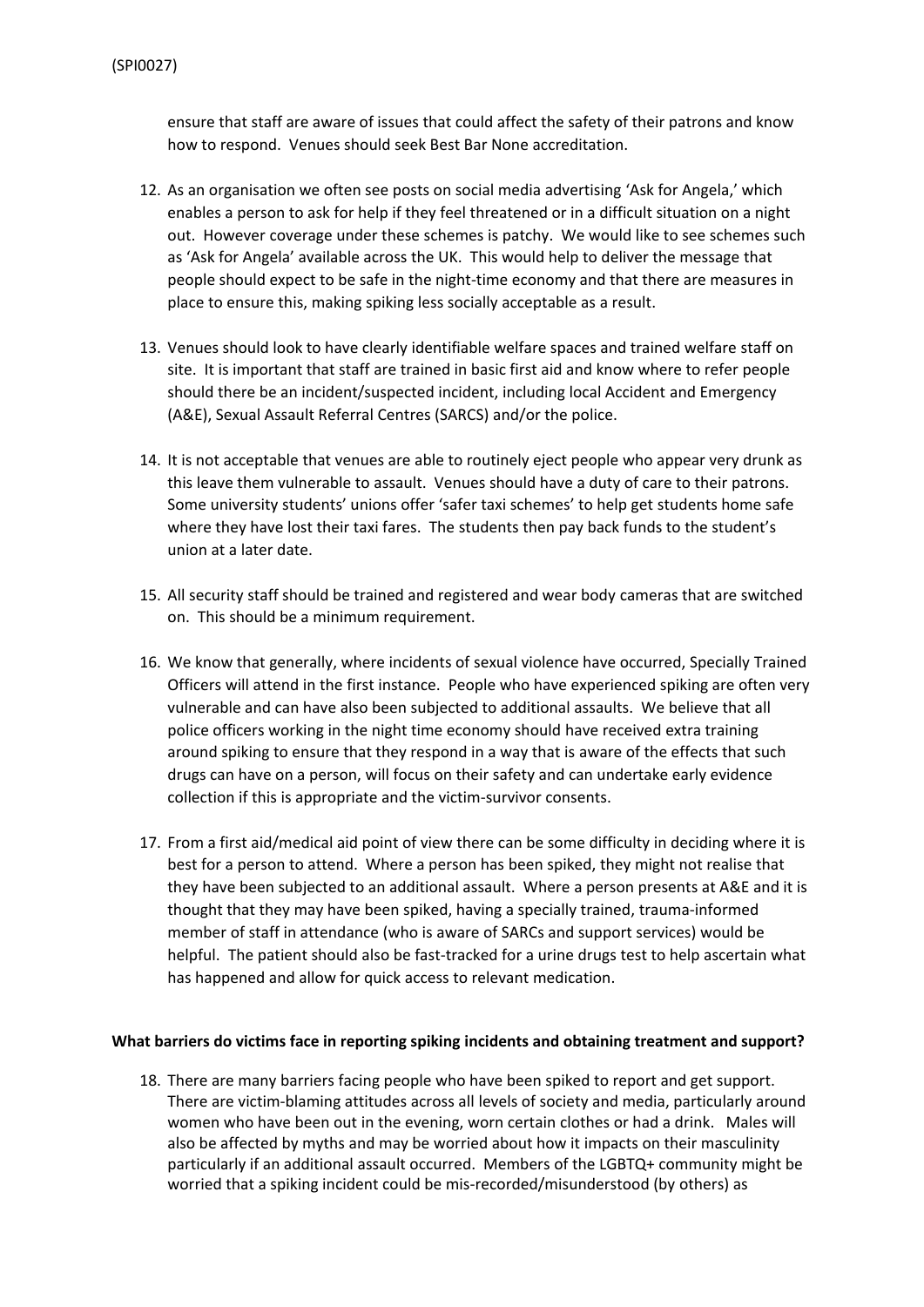chemsex. These narratives all make victims-survivors feel like they will be judged by those close to them, services and by wider society.

- 19. People already find it very hard to report to the police, due to a lack of trust and reports of bias, judgemental attitudes and questioning and a lack of sympathy or understanding. Very few incidents of sexual violence are reported to the police, so if this occurred after a spiking incident this could be another barrier. Similarly a person who has been spiked after taking recreational drugs may be less likely to report to the police.
- 20. We are told that spiking drugs only remain in a person's system for a short amount of time, in which case evidence can be lost very quickly. Similarly where the spiking has happened in a busy venue, there might be a lack of clear CCTV. Knowledge of these things could prevent a person reporting, while at the same time stop them from wanting to go out to similar venues in future.
- 21. There could also be confusion around where a person can go to for support/treatment following a spiking incident. There needs to be more clarity about what to do with a live/very recent incident of spiking. We would assume a survivor still under the influence of spiking should attend A&E but consideration needs to be made around whether or not a sexual assault has occurred. If they present at A&E what work would be done there to ensure that early evidence is taken and support is given, should this be required by the survivor? There needs to be greater clarity around this and probably a sharing/co-ordination of services in these instances.
- 22. Where a person is no longer under the effect of a spiking substance, but is in the 7 day window, SARCs should be open to receiving victims-survivors of spiking who are not sure whether or not a sexual assault has also happened. This will ensure that they are adequately supported, evidence is taken (with permission) and they are referred into the relevant support services.
- 23. Spiking is listed specifically under the Sexual Offences Act 2003 and support services that work with survivors of sexual offences would be available to provide support where there has then been an additional sexual assault. However, there is less clarity about what support is available where people have been spiked but no other offence has taken place, or they just do not know.
- 24. In Nottinghamshire support is in place for those who have been spiked but not suffered any further assault. We do not know about provision in other areas. It is really important that, wherever a person presents after an incident of spiking, they are given the right treatment and care and referred into the right service for ongoing support. Victim-survivors also need to know that this would be their expectation and that they can be assured of support following an incident.
- 25. As it is often in or close to venues that people experience the effects of spiking, it is vital that venues have welfare staff, welfare spaces and welfare information, so that people can find out quickly what needs to be done in an emergency and where they can get support. Referral pathways between other services also need to be clear.

#### **What role should Government play in tackling this crime?**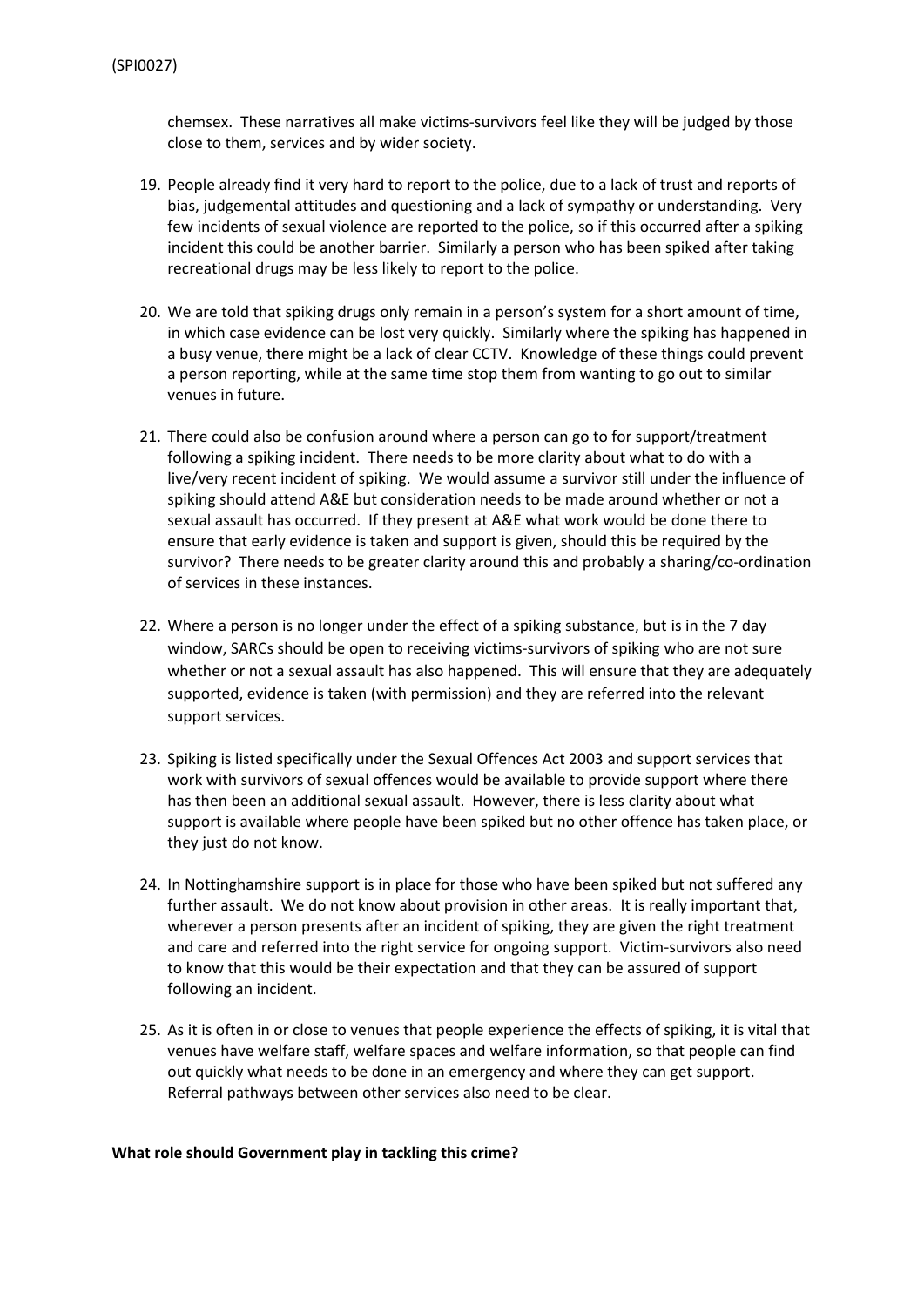- 26. The Government and law makers need to look again at how spiking is classified, as the current system appears to only have it listed under the Sexual Offences Act. This means that where a spiking has occurred but no sexual offence has taken place it is more open to how the offence is categorised. By making it an actual offence in its own right, it will send through a very clear message about the severity of this. Any other related offences should also be added to any charging/investigation.
- 27. The Government should raise awareness of this issue, in consultation with survivor groups and support services to ensure this messaging is responsible and avoids victim blaming. It is vital that any public awareness raising is done in a way that firmly blames the perpetrators of spiking and, in addition, directs survivors/friends of survivors to support services that can help.
- 28. There should be a large scale information campaign and ongoing mention in training/resources particularly for young adults, stating things such as:
	- a. Spiking is a crime with a jail term of up to 10 years
	- b. Spiking/poisoning is as serious as knife crime
	- c. Spiking is a premeditated crime
	- d. It is not a joke and there are no excuses
- 29. There should be a large scale, sustained information campaign to potential victims of spiking to include:
	- a. Where and how to ask for support in a pub/club/outside away from a venue
	- b. Where and how to ask for support from your friends in a pub/club/outside away from a venue
	- c. Keeping a person safe who you think has been targeted by spiking materials
	- d. That they are not to blame and that support is available
- 30. The Government should bring in legislation around pubs and clubs that ensure they are signed up and active participants with schemes such as Best Bar None and that their staff have an ongoing awareness of spiking and other safety issues. The Government should look at making provision of Welfare Staff, Welfare Spaces, Welfare Information mandatory in venues. Information should be additionally available in places such as toilets where a person who is being intimidated or feels unwell may also seek refuge.
- 31. The Government should contact groups such as the Nottingham SVAN/Consent Coalition to look at different models of collaborative working to see what can be rolled out across the country.
- 32. 'Ask for Angela' provision should be made UK wide.
- 33. Accreditation for security staff should be mandated to include awareness training on spiking, sexual harassment and sexual violence. Door staff should also be made to wear body cameras which must be turned on.

January 2022